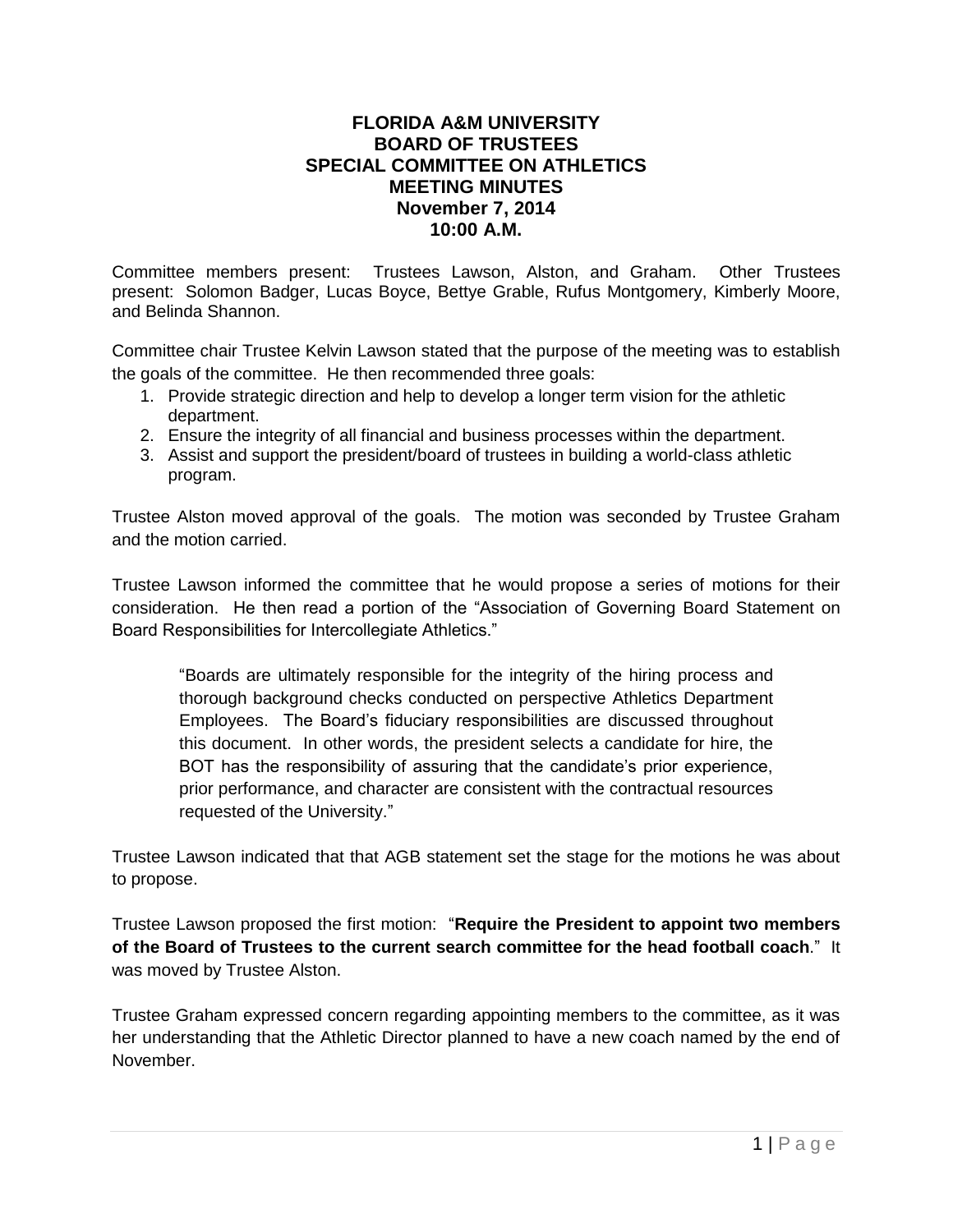Trustee Lawson asked Trustee Graham to hold that comment until he proposed his fourth motion.

Trustee Montgomery stated that the Board should tread lightly in the area of delegating appointment authority, with regard to trustees, to the chief executive.

Trustee Lawson then proposed that the **chairman of the Board of Trustees appoint two board members to the current active search committee for the head coach.** Trustee Alston accepted that amendment to his motion.

Trustee Shannon inquired about the role Trustee Lawson wanted the Board to play in the hiring of the football coach, as the Board's only role in hiring is to hire a president. She asked if there was another way to get his concerns addressed, without placing trustees on the hiring committee.

Trustee Alston asked about the difference between the President's Advisory Committee and the Board's committee.

Trustee Montgomery pointed out that the athletic director's employment contract was between the Florida A&M University Board of Trustees (FAMU) and Director Winslow. He asked that all Board members be provided a copy of that contract.

Trustee Lawson indicated that, in light of the AGB statement and the language included in the employment contract, it was within their purview to ask the chair to appoint two members to the committee, to provide additional oversight, to provide a sense of comfort to the balance of the board, that all processes and procedures were being followed appropriately.

The Committee then turned its focus back to the motion. The motion was seconded by Trustee Lawson. A roll-call vote was conducted:

Alston – Yes Lawson – Yes Graham – No

The motion carried.

Next, Trustee Lawson proposed a vote of no confidence for Athletic Director Winslow.

Trustee Alston asked for clarification regarding the duties of the BOT Special Committee on Athletics and the President's Advisory Committee on Athletics. Trustee Graham pointed out that the University also had an athletic committee. Trustee Lawson explained that the BOT committee is different because it has fiduciary responsibility to the University. The other committees are important advisory committees that provide a different level of support to the University. The Board's committee's advice, recommendations and counsel would be more broad-sweeping and the changes it would seek would be more policy oriented, verses structural and operational changes in the day-to-day activities of the athletic department. He indicated that the things the Board's committee will put in place will be multi-year contracts, appropriations for buildings, copyright issues, and long-term agreements for advertising agencies.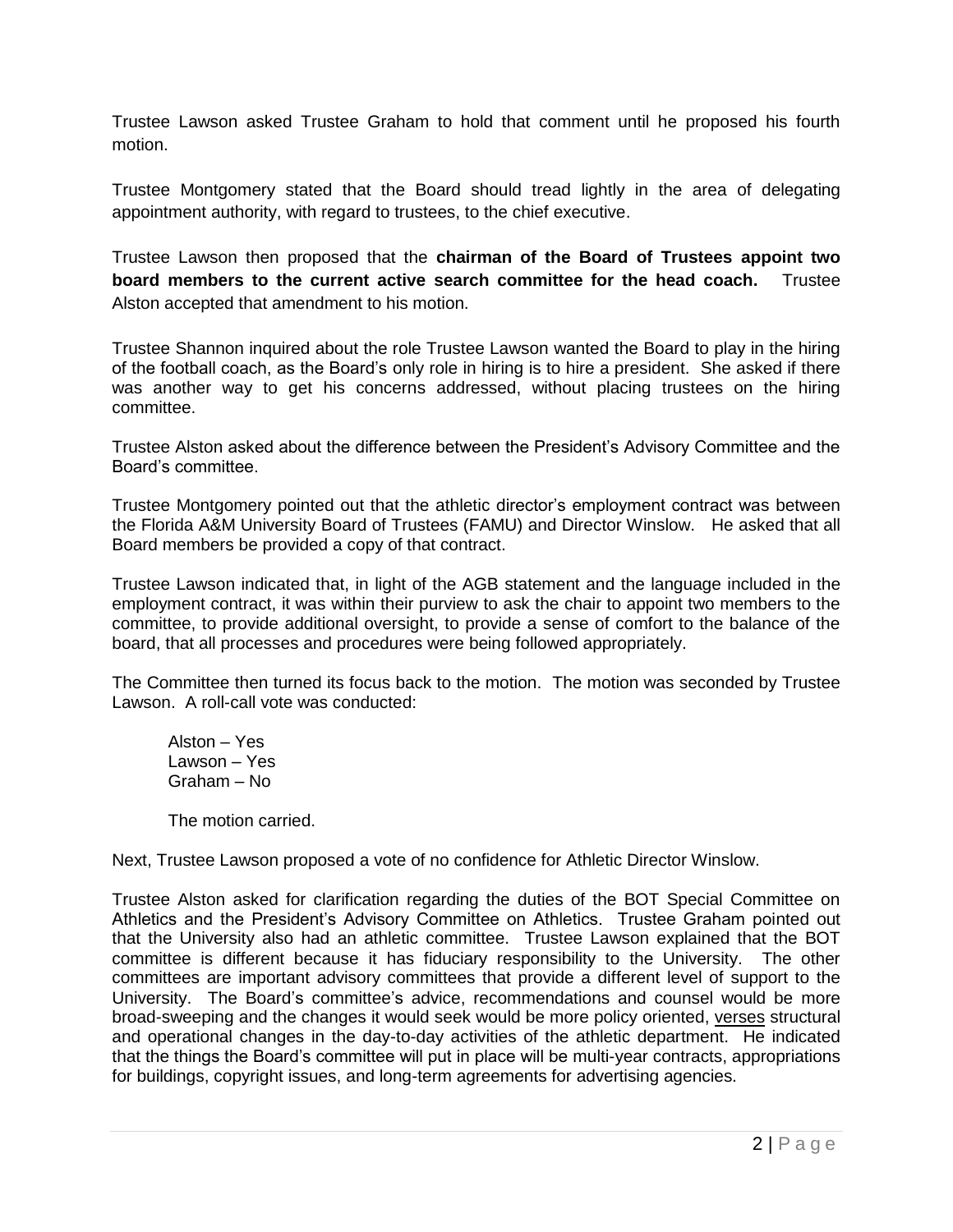Trustee Graham expressed concern that the Committee's actions will have no effect, since the Board of Trustees does not meet until after the search for the coach is completed.

Trustee Alston asked that the Committee have some discussion regarding the recommendation concerning a vote of no confidence. Trustee Graham stated that she had conferred with her constituents and then expressed her desire to move forward with the vote of no confidence. She stated that she wanted other Board members to have a chance to voice their opinions.

Trustee Shannon asked what Trustee Lawson wanted to accomplish with the proposed motion. She stated that before she could support such a motion, she would like to have a conversation with the President and the Athletics Advisory Committee. She stated that she wanted more facts. She also stated that it was her understanding that Winslow did not act alone in the decision and timing of the firing of the football coach.

Trustee Lawson clarified that the objective was to make and provide a clear statement of significant concern, to both the president and the athletic director, regarding a series of events and actions that had taken place over the last several months. Trustee Shannon indicated that his response did adequately answer her question. She stated that she would like to understand what the series of events were.

Trustee Lawson said that it was not about an individual, but was about protecting the reputation of the school and making sure that it was moving forward. He remarked that there is still 110% support of the president.

Trustee Grable asked if the breakdown in communication referenced in an email from Trustee Lawson to President Mangum had been answered. He stated that the email had not been answered adequately. He said that the President did provide a response, but it did not answer his question. The response did not directly address the on-going need for communications regarding activities about the athletic department.

## Trustee Lawson restated the motion "**Recommending to the chair and the Board a vote of no confidence for athletic director Winslow**."

Trustee Moore expressed that the Board should follow the required action steps in terms of having conversations with the president and others, prior to taking this bold step.

Trustee Lawson responded that the Board might have more latitude because Winslow's employment contract was with the Board of Trustees.

## **Trustee Lawson moved that the Committee recommend to the chair and the Board a vote of no confidence for athletic director Winslow. It was seconded by Trustee Alston.**

Trustee Lawson clarified that the vote of no confidence is only directed to the athletic director, not the president. Trustee Lawson asked for a roll call vote:

| Alston | Yes |
|--------|-----|
| Lawson | Yes |
| Graham | Yes |

The motion carried.